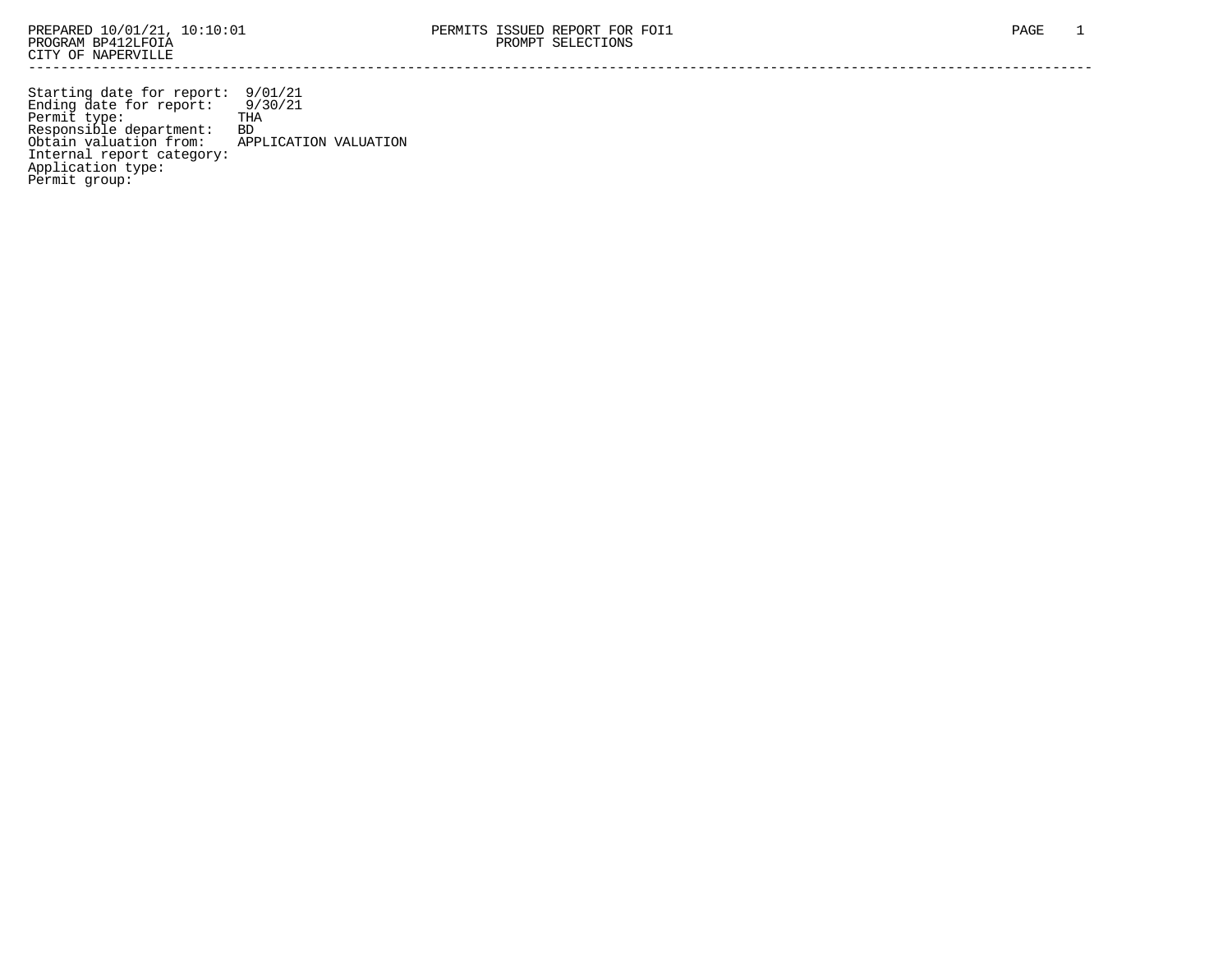## PREPARED 10/01/21, 10:10:01 PERMITS ISSUED REPORT PAGE 1 PAGE 1 PROGRAM BP412LFOI1 9/01/21 THRU 9/30/21 CITY OF NAPERVILLE **Example 20** CITY OF NAPERVILLE PERMIT TYPE - THA TOWNHOUSE PERMIT

| OBTAINED VALUATION FROM APPLICATION VALUATION                                                                                |                                                 |                                                                                                 |  |
|------------------------------------------------------------------------------------------------------------------------------|-------------------------------------------------|-------------------------------------------------------------------------------------------------|--|
| APPLICATION APPLICATION TYPE AND DESCRIPTION<br>DATE THE TALL VALUATION<br>DATE VALUATION Parcel Number<br>Alternate ID Code |                                                 | PROPERTY OWNER/<br>CONTRACTOR                                                                   |  |
| 21-00002744 THA TOWNHOUSE APPLICATION                                                                                        | 2904 REFLECTION DR                              |                                                                                                 |  |
| ----------- 6/17/21 \$166063<br>Contractor #: 224-293-3129                                                                   | W-01044100660101N1845-198 LENNAR HOMES          |                                                                                                 |  |
| -----------                                                                                                                  |                                                 | SUBCONTRACTOR(S)<br>INLAND ELECTRIC<br>S3 PLUMBING<br>EXTERIOR BUILDERS INC<br>HMD CONSTRUCTION |  |
| 21-00002745 THA TOWNHOUSE APPLICATION                                                                                        | 2906 REFLECTION DR                              |                                                                                                 |  |
| $--------- 6/17/21$<br>Contractor #: 224-293-3129                                                                            | \$166063 W-01044100660102N1845-198 LENNAR HOMES |                                                                                                 |  |
| $STRUCTURE - 000 000 1 BLDG 5 UNITS$<br>PERMIT TYPE - THA 00 TOWNHOUSE PERMIT                                                | ISSUE DATE<br>9/01/21                           | SUBCONTRACTOR(S)<br>INLAND ELECTRIC<br>S3 PLUMBING<br>EXTERIOR BUILDERS INC<br>HMD CONSTRUCTION |  |
| 21-00002746 THA TOWNHOUSE APPLICATION                                                                                        | 2908 REFLECTION DR                              |                                                                                                 |  |
| 6/17/21 \$166063<br>------------<br>Contractor #: 224-293-3129                                                               | W-01044100660103N1845-198 LENNAR HOMES          |                                                                                                 |  |
| $STRUCTURE - 000 000 1 BLDG 5 UNITS$<br>PERMIT TYPE - THA 00 TOWNHOUSE PERMIT                                                | <b>ISSUE DATE</b><br>9/01/21                    | SUBCONTRACTOR(S)<br>INLAND ELECTRIC<br>S3 PLUMBING<br>EXTERIOR BUILDERS INC<br>HMD CONSTRUCTION |  |
| ------------<br>21-00002747 THA TOWNHOUSE APPLICATION                                                                        | 2910 REFLECTION DR                              |                                                                                                 |  |
| ----------- 6/17/21<br>\$166063<br>Contractor #: 224-293-3129                                                                | W-01044100660104N1845-198 LENNAR HOMES          |                                                                                                 |  |
| STRUCTURE - 000 000 1 BLDG 5 UNITS<br>PERMIT TYPE - THA 00 TOWNHOUSE PERMIT                                                  | ISSUE DATE<br>9/01/21                           | SUBCONTRACTOR(S)<br>INLAND ELECTRIC<br>S3 PLUMBING<br>EXTERIOR BUILDERS INC<br>HMD CONSTRUCTION |  |
| -----------<br>21-00002748 THA TOWNHOUSE APPLICATION                                                                         | 2912 REFLECTION DR                              |                                                                                                 |  |
| ___________<br>\$166063<br>6/17/21<br>Contractor #: 224-293-3129                                                             | W-01044100660105N1845-198 LENNAR HOMES          |                                                                                                 |  |